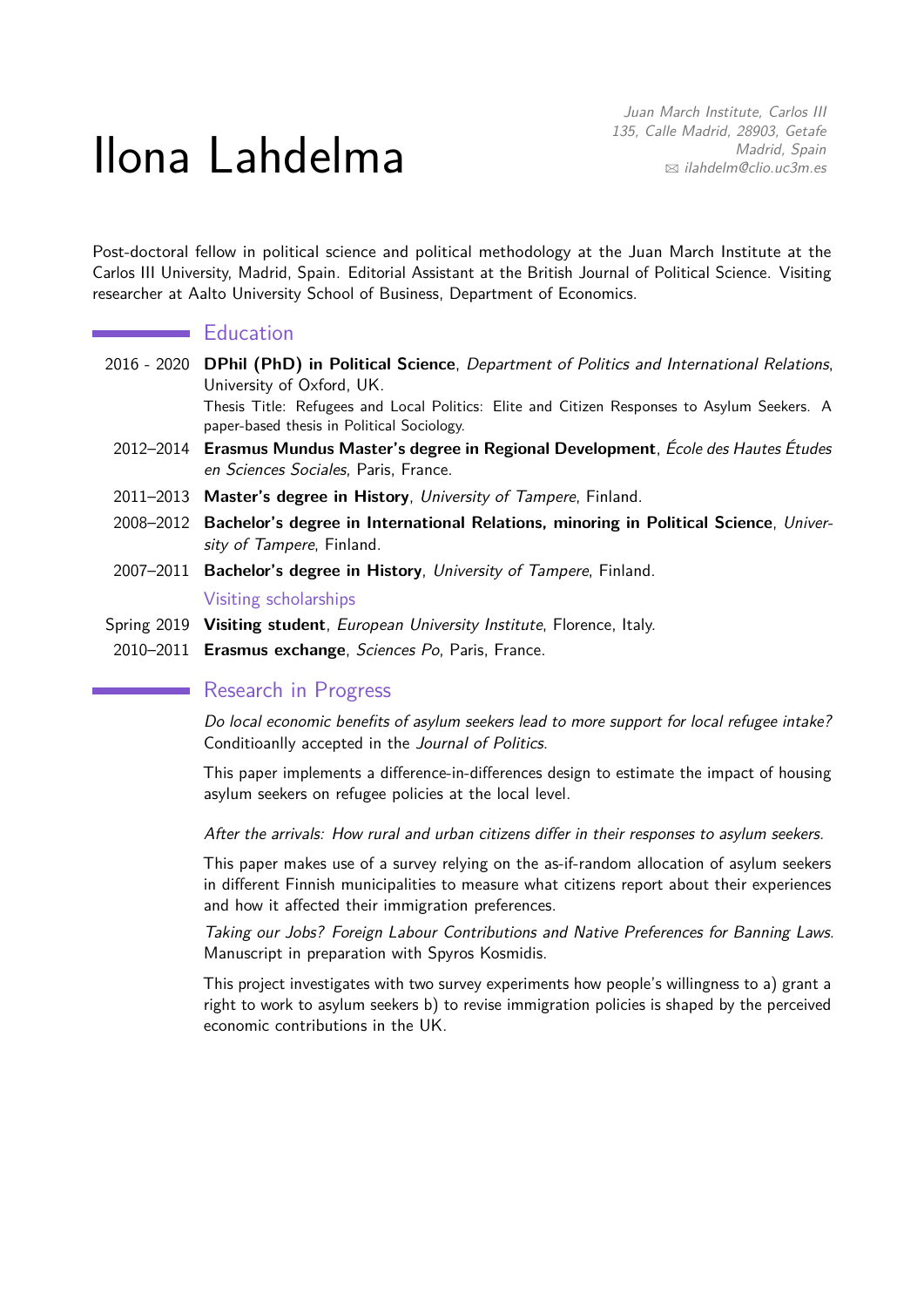# Projects

The inter-generational effects of forced displacement. Project under design together with Elias Dinas, Dominik Hangartner, and Matti Sarvimäki.

This project aims to discover the effect that forced war-time displacement has had on survivors and their offspring in two generations. Through this survey we are able to see how war-time displacement and having to leave one's home permanently affects political preferences and how this possibly changes across generations.

#### Related working papers

Forced displacement shapes persanality traits across generations. Manuscript in preparation with Dominik Hangartner, Matti Sarvimäki, and Maarit Olkkola.

This paper investigates with a spatial regression discontinuity design with Finnish registry data how personality traits are shaped by being forcefully displaced in the past.

# Grants Awarded

- 2020 **Emil Aaltonen Foundation** EUR 5,000 towards running a survey.
- 2019 **The Association for the Enhancement of Karelian Culture** EUR 13,000 towards a survey.
- 2018 **The Ella and Georg Ehrnrooth Foundation** EUR 26,000 towards my PhD project.
- 2018 **The Finnish Konkordia League** EUR 8,000 towards my PhD project.
- 2018 **The Karelian Culture Foundation** EUR 10,000 towards a survey.
- 2018 **The Karelian League** EUR 2,000 towards a survey.
- 2017 **The Ella and Georg Ehrnrooth Foundation** EUR 24,000 towards my PhD project.

## Scholarships

- 2019 Oxford Scatcherd European Scholarship, GBP 1,500 towards a term at the EUI.
- 2018 Oxford Q-Step Graduate Scholarship, GBP 6,000.
- 2017–2019 Brasenose College Senior Hulme Scholarship, GBP 250/annum  $+$  dining rights.

# Teaching Experience

#### Graduate teaching experience

2022–present **Advanced Research Methods in Social Sciences: Experimental Designs, Universidad Carlos III, Madrid.**

- Fall 2019 **Teaching assistant: Introduction to Statistics, University of Oxford**. Assisting Dr Nelson Ruiz by teaching and preparing the lab sessions for the course.
- Fall 2018 **Teaching assistant: Introduction to Statistics, University of Oxford**. Assisting Dr Nelson Ruiz and Professor Robin Harding by teaching and preparing the lab sessions for the course. Teaching involved private tutorials for a visually impaired student.

#### August 2018 **ECPR Summer School in Methods and Techniques, Budapest, Hungary**.

Teaching assistant to Professor Elias Dinas for the course Causal Inference in the Social Sciences II: Difference in Difference, Regression Discontinuity and Instruments, course assistance and grading.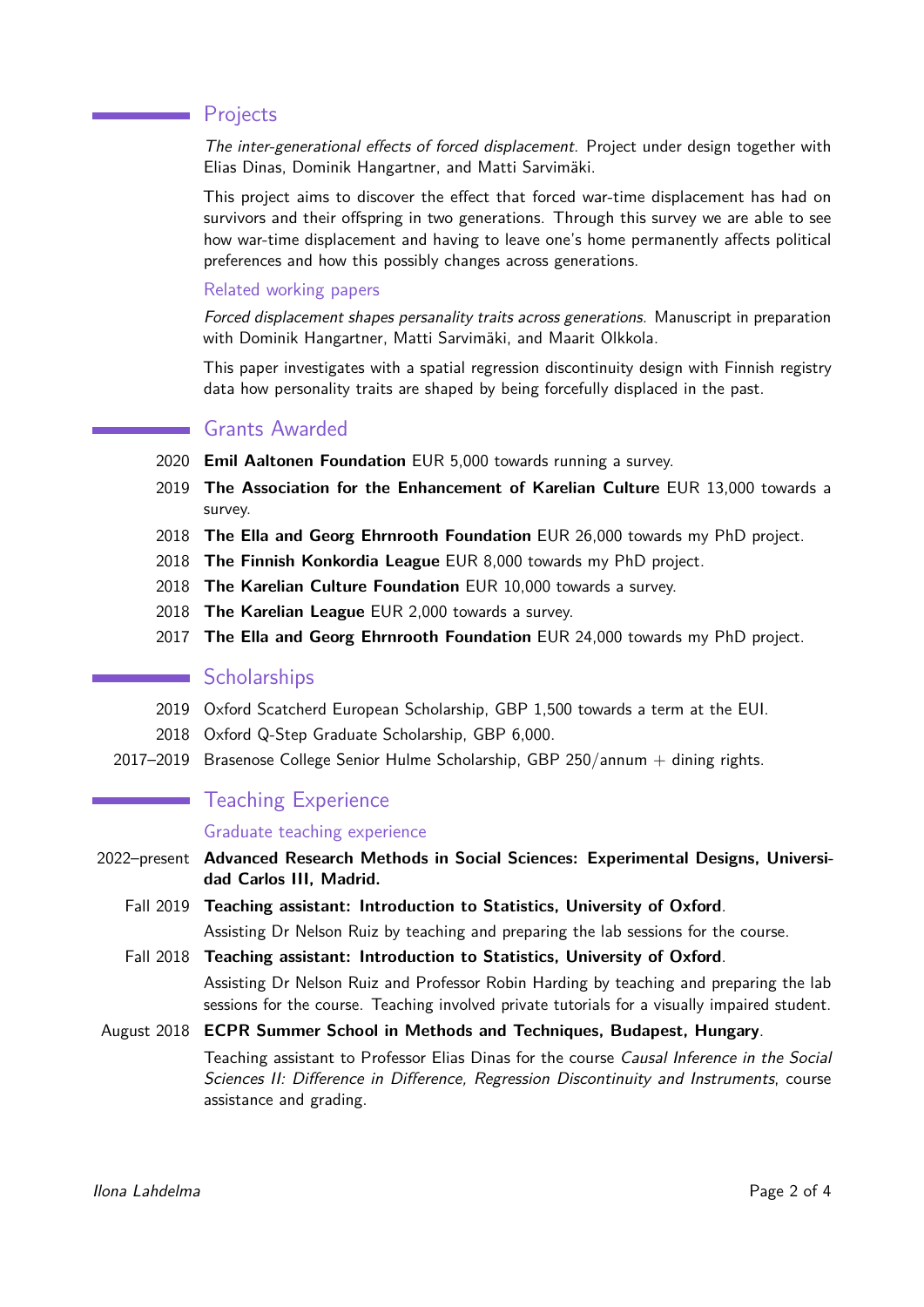#### Undergraduate teaching experience

- 2022–present **Evaluation of Public Policies, Universidad Carlos III, Madrid.**
- 2021–present **Interdisciplinary research Design in the Social Sciences, Universidad Carlos III, Madrid.**
	- 2018–2020 **Tutor in Political Sociology, University of Oxford**.
	- 2017–2019 **Tutor in Comparative Government, University of Oxford**.
- Spring 2019 **Tutor in Political Methodology, University of Oxford**.

# **Example 20 Conference and Workshop Presentations**

- March 2022 After the arrivals. How rural and urban citizens differ in their responses to asylum seekers, presented at the workshop **Hosting Refugees: National Policies and Local Communities**, at Bicocca University, Milan
	- June 2021 After the arrivals. How rural and urban citizens differ in their responses to asylum seekers, presented at **Virtual EPSA**
	- June 2021 Taking our Jobs? Foreign Labour Contributions and Native Preferences for Banning Laws , presented at **Virtual EPSA**
	- April 2021 After the arrivals. How rural and urban citizens differ in their responses to asylum seekers, presented at **Virtual MPSA**
	- December To take or not to take? Pre-election pledges about refugee intake in rural and urban areas, 2019 presented at the **Conference on Comparative Research on Political Elites**, Hertie School of Government (with a travel grant by organizers), Berlin, Germany.
	- June 2019 To take or not to take? Explaining the formation of politicians' stances on refugee intake, presented at the **2019 European Political Science Association's (EPSA)** annual conference, Belfast, UK.
	- June 2018 Asylum seekers and political representation, presented at the **2018 European Political Science Association's (EPSA)** annual conference, Vienna, Austria.
	- April 2018 Asylum seekers and political representation, presented at the **2018 European Consortium for Political Research (ECPR)** joint sessions (with ECPR grant), Nicosia, Cyprus.

# Invited Talks and Discussant roles

- February After the arrivals. How rural and urban citizens differ in their responses to asylum 2022 seekers, presented at the the **WZB, Berlin, Transition of Democracies Series**, Invited by Professor Daniel Ziblatt, online
- June 2021 Discussant at the EPSA 2021 Panel Rural Foundations of the Populist Vote, virtual EPSA
- April 2021 Discussant at the MPSA 2021 Panel Immigration Attitudes, virtual MPSA
- April 2021 Discussant at the 2nd European Bank for Reconstruction and Development & King's College London Workshop on the Economics and Politics of Migration, Invited by the organizers Cevat Giray Aksoy (EBRD & KCL), Konstantinos Matakos (KCL) and Pierre-Louis Vezina (KCL), online

**Example 1** Publications

Ilona Lahdelma **Page 3 of [4](#page-3-0)** and 2011 12 and 2012 12 and 2012 12 and 2012 12 and 2012 12 and 2012 12 and 2012 12 and 2012 12 and 2012 12 and 2012 12 and 2012 12 and 2012 12 and 2012 12 and 2012 12 and 2012 12 and 2012 12 a

.

.

.

.